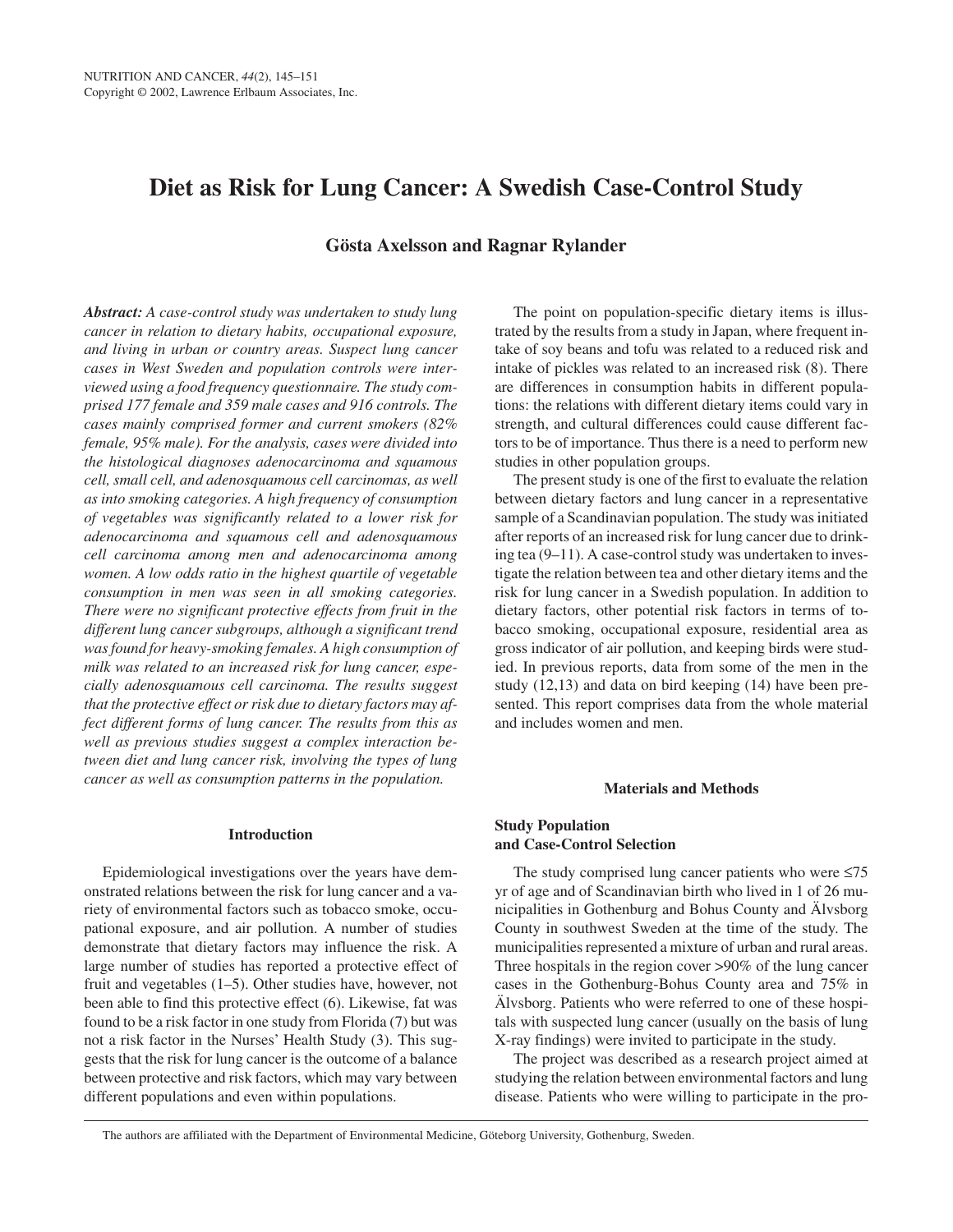ject were immediately contacted, and an appointment for an interview was made. For each patient who had suspected lung cancer, we used population registers to select the control. In each county, we chose the person following the case in the register who was of the same gender and closest in birth date (usually a few days apart from the case). If this person was an immigrant, the next available control was selected.

Of the 474 women and 732 men with suspected lung cancer, 389 (82%) and 646 (88%), respectively, were interviewed. Of the 171 patients (14%) who were not interviewed, 77 had agreed to participate but were too ill to undergo the interview, 9 were not asked on the grounds of mental disease, and 85 declined. Among the 474 women and 732 men who were approached as controls, 340 (72%) and 574 (78%) were interviewed; 79 (7%) declined because of ill health, 106 (9%) refused without giving a reason, and 108 (9%) did not answer the invitation letter or telephone call.

The suspected cases as well as the population controls were matched with the regional cancer registry at Oncological Center, Sahlgrenska University Hospital. The suspected cases were classified as lung cancer cases (ICD7, 162.1) only if they were included under that diagnosis in the registry. Of the 389 women and 646 men with suspected cancer who were interviewed, 177 (46%) women and 359 (56%) men were later diagnosed as having primary lung cancer. The basis for the diagnosis was histological examination of surgical or biopsy material in 98% of the cases. Patients who did not have this diagnosis were excluded from the analysis and not used as controls. Of those who were too ill to participate or who declined, 55% of the women and 47% of the men were later diagnosed as having primary lung cancer. Three men who were interviewed as population controls received the diagnosis of lung cancer  $\sim$ 1 yr after the interview and were reclassified as cases. In the analyses, the lung cancer cases were divided into the histological diagnoses adenocarcinoma and squamous cell, small cell, and adenosquamous cell carcinoma. The remaining cases (27 women and 26 men) were spread among several different diagnoses, too small to allow for a meaningful analysis.

# **Questionnaire**

The questionnaire included questions on smoking, environmental tobacco smoke, occupational exposures, conditions in the residential area (local air pollution), and dietary habits. The latter were investigated using a food frequency questionnaire that covered the intake of >80 food items. The frequency questions were "seldom or never," "once or twice per month," "once or twice per week," "daily or almost daily," and, for commonly used food items, "several times per day … how many?" The respondents were encouraged to think about how they had eaten during the past 12-mo period on average and whether (and if so when) they had changed their eating habits drastically during the past 20 yr (drastic change defined as consumption changed over 2 frequency groups or from "daily" to "several times daily"). In the analy-

ses, the data for food intake 3 yr before the interview were used. The questionnaires were not validated, inasmuch as the questions were very similar to those used in other studies.

## **Interviews**

The patients were interviewed at the hospitals within a few days after referral to the department. Two nurses specially trained for the project performed all interviews, which were generally conducted before the diagnosis was established. The interview took ~45 min, and the two nurses alternated between interviewing controls and suspected cases to avoid bias. Interviews with controls usually took place at the department or in their homes, within 4–8 wk of the corresponding patient's interview.

The recruitment of patients started in January 1989 and ended in June 1994. There were breaks each summer between June and September as well as an interruption between May 1992 and February 1993. The analyses in this article include all lung cancer cases and population controls interviewed in the study.

## **Statistical Treatment of Data**

For estimation of odds ratios (ORs), logistic regression models were used (SPSS package). The risks were related to the histological diagnoses adenocarcinoma and squamous cell, small cell, and adenosquamous cell carcinomas. In all analyses, adjustments were made for age (continuous variable), number of cigarettes smoked per day (4 classes) and number of years smoked (5 classes), marital status (4 classes), and consumption of vegetables, fruits, and milk. (One gram of pipe tobacco was considered to be equal to one cigarette.) Those who had stopped smoking in the 4 yr before the interview were classified as current smokers.

The food frequency categories were converted to times per week (seldom or never  $= 0$ , once or twice/mo  $= 0.4$ , once or twice/wk = 1.5, and daily or almost daily = 6). A group of vegetables was formed by summation of the weekly intake of the most frequently used vegetables, i.e., tomatoes, cabbage, carrot, lettuce, and green and red pepper. Four subgroups of consumption were created by dividing the subjects into groups that contained about equal numbers of subjects. The most frequently consumed fruits were citrus fruit, banana, and other fruits and berries, except apricots and rose bud soup. The intake frequency was treated the same way as the vegetables. For milk, the material was divided into three classes (twice/wk or less, daily or almost daily, and several times/day).

## **Results**

Table 1 presents the patient and population control characteristics. Differences between cases and controls were found for marital status, socioeconomic job classification for men, smoking duration, and number of cigarettes smoked.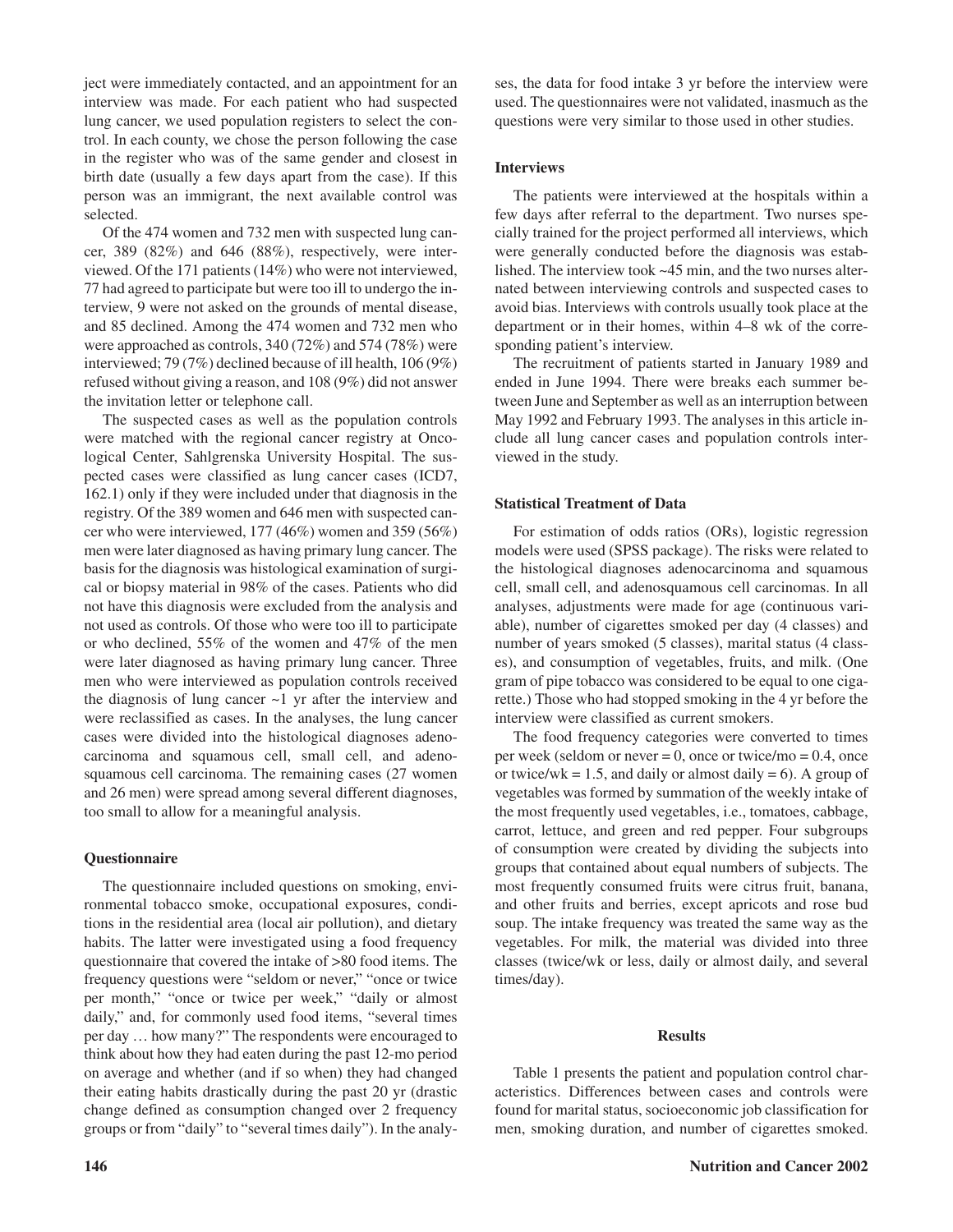|                                      | Women             |                      | Men               |                      |  |
|--------------------------------------|-------------------|----------------------|-------------------|----------------------|--|
|                                      | Cases $(n = 177)$ | Controls $(n = 342)$ | Cases $(n = 359)$ | Controls $(n = 574)$ |  |
| Age, yr                              |                   |                      |                   |                      |  |
| < 50                                 | 21(12)            | 37(11)               | 18(5)             | 46(8)                |  |
| $50 - 59$                            | 24(14)            | 74 (22)              | 70(19)            | 109(19)              |  |
| $60 - 69$                            | 81 (46)           | 137(40)              | 163(45)           | 248 (43)             |  |
| $70 - 75$                            | 51 (29)           | 94 (27)              | 108(30)           | 171 (30)             |  |
| Marital status                       |                   |                      |                   |                      |  |
| Married                              | 99 (56)           | 225(66)              | 261 (73)          | 456 (79)             |  |
| Widowed                              | 34(19)            | 63(18)               | 25(7)             | 32<br>(6)            |  |
| Divorced                             | 32(18)            | 26<br>(8)            | 40(11)            | 36<br>(6)            |  |
| Never married                        | 12(7)             | 28<br>(8)            | 33(9)             | 50 (9)               |  |
| Job classification                   |                   |                      |                   |                      |  |
| Higher civil servants and executives | 6(3)              | 12<br>(4)            | 30(8)             | 88 (15)              |  |
| Farmers/housewives                   | (3)<br>6          | 19<br>(6)            | 4(1)              | 15(3)                |  |
| Self-employed                        | (2)<br>3          | 10<br>(3)            | 38(11)            | 56(10)               |  |
| Intermediate nonmanual employees     | 22(12)            | 44(13)               | 48 (13)           | 106(18)              |  |
| Assistant nonmanual employees        | 38(21)            | 97(28)               | 55(15)            | 82(14)               |  |
| Skilled workers                      | 16(9)             | 19(6)                | 101(28)           | 127(22)              |  |
| Unskilled and semiskilled workers    | 86(49)            | 141(41)              | 83 (23)           | 100(17)              |  |
| Smoking history                      |                   |                      |                   |                      |  |
| Never smoker                         | 31(18)            | 202(59)              | 18(5)             | 182 (32)             |  |
| Former smoker                        | 19(11)            | 48 (14)              | 84 (23)           | 220(38)              |  |
| Current smoker                       | 127(72)           | 92(27)               | 257(72)           | 172 (30)             |  |
| Smoking duration, yr                 |                   |                      |                   |                      |  |
| $1 - 19$                             | 8(5)              | 27(19)               | 14(4)             | 101(26)              |  |
| $20 - 29$                            | 15(10)            | 35(25)               | 22(6)             | 72(18)               |  |
| $30 - 39$                            | 35(24)            | 35(25)               | 67(20)            | 75 (19)              |  |
| $40 - 49$                            | 60(41)            | 30(21)               | 121(35)           | 97(25)               |  |
| $\geq 50$                            | 28(19)            | 13(9)                | 117(34)           | 47(12)               |  |
| Cigarettes smoked/day                |                   |                      |                   |                      |  |

 $1-9$  26 (18)  $26 (18)$  53 (38)  $40 (12)$  110 (28)  $10-19$  80 (55) 63 (45) 128 (38) 141 (36)  $\geq$ 20 24 (17)  $\geq$  40 (27) 24 (17) 173 (51) 141 (36)

**Table 1.** Characteristics of Women and Men With Lung Cancer and Population Controls*<sup>a</sup>*

*a:* Values are numbers of subjects, with percentages in parentheses.

These factors were later included in the logistic regression correction of ORs. The basis for diagnosis was autopsy or tissue histology or cytology in 99% of the cases. There were no differences in the distribution of histological subclasses between patients who were interviewed and those who were not.

Table 2 reports the average frequency of consumption of vegetables, fruits, and milk among female and male controls and cases. Female and male cases consumed vegetables and fruit less frequently than the controls and consumed milk more often. Women had a more frequent consumption of vegetables and fruit and a less frequent consumption of milk then men. The frequency of vegetable and fruit consumption was about the same among female and male controls.

Tables 3 and 4 report ORs for different forms of lung cancer with reference to consumption of vegetables in the four frequency groups. For women (Table 3), no protective effect was found if all diagnoses were considered together. For the different diagnoses, there was a protective effect against adenocarcinoma, but not for the other diagnoses. A significant trend was found among never smokers, but not among smokers. For men (Table 4), there was a strong protective effect for adenocarcinoma and for squamous cell

| <b>Table 2.</b> Average Frequency of Consumption of Different    |  |
|------------------------------------------------------------------|--|
| Food Items Among Female and Male Cases and Controls <sup>a</sup> |  |

|           |       | Women    | Men   |          |  |
|-----------|-------|----------|-------|----------|--|
| Item      | Cases | Controls | Cases | Controls |  |
| Vegetable | 8.2   | 10.1     | 6.3   | 8.8      |  |
| Fruit     | 9.3   | 12.5     | 7.9   | 9.8      |  |
| Milk      | 10.6  | 7.7      | 11.4  | 9.0      |  |
| Tea       | 2.6   | 2.6      | 3.1   | 3.1      |  |

*a:* Values are times/wk.

and adenosquamous cell carcinomas. The protective effect in the highest quartile was present in all smoking categories. In view of the covariation between the different vegetable items, it was not possible to determine with certainty the particular vegetable that was most efficient, but the analysis suggests that cabbage and red and green pepper were particularly powerful.

Table 5 demonstrates ORs in relation to the consumption of fruit. Among women, there was a protective effect of borderline significance in the fourth quartile if all diagnoses were analyzed together. For individual diagnoses, there was a slight protective effect for adenosquamous cell carcinoma,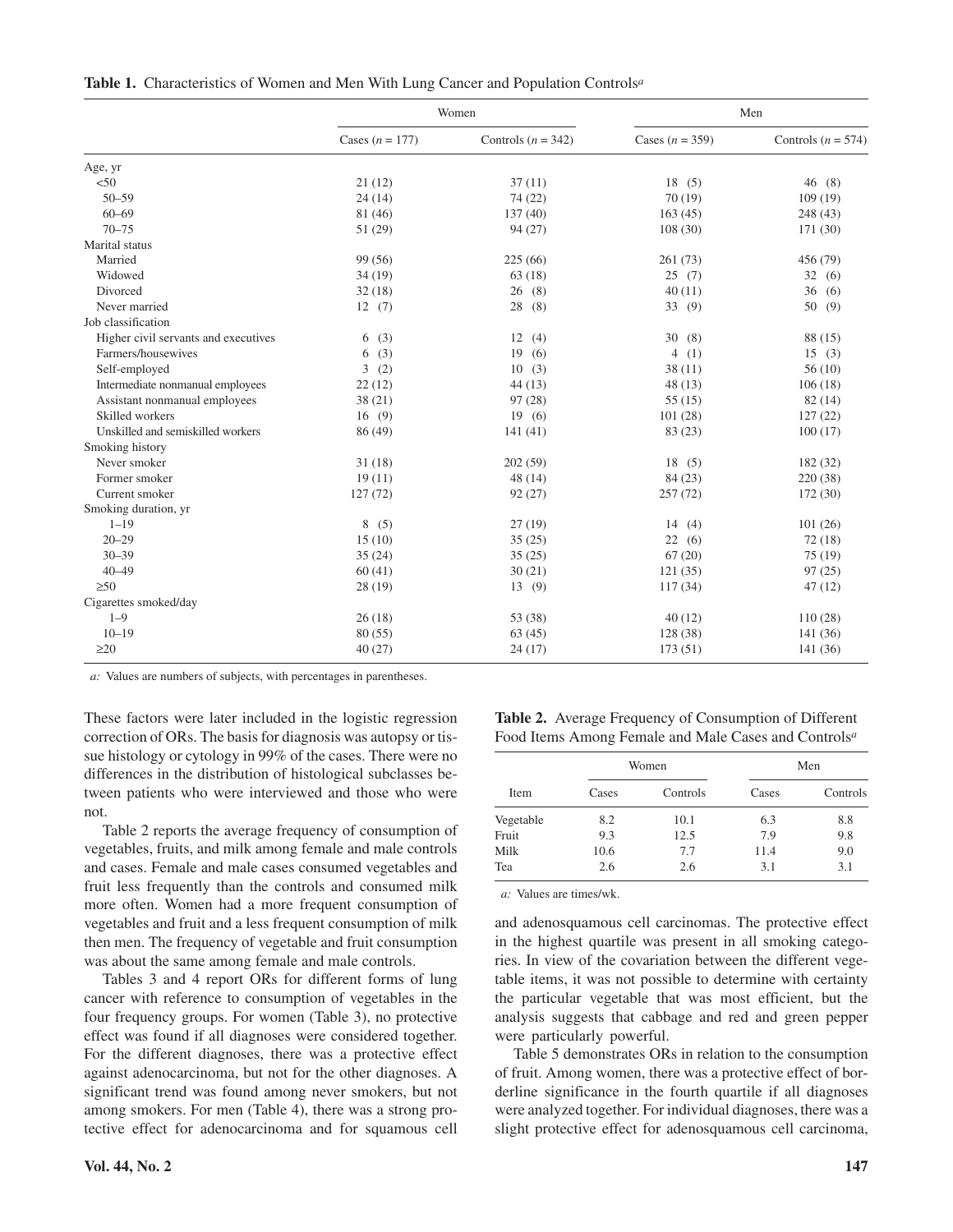|  |  | Table 3. ORs and 95% CIs for Lung Cancer Among Women in Relation to Weekly Consumption of Vegetablesa,b |  |  |
|--|--|---------------------------------------------------------------------------------------------------------|--|--|
|  |  |                                                                                                         |  |  |

|                |                   |                      |                 | Carcinoma <sup>c</sup>    |                     |                                         |                             |
|----------------|-------------------|----------------------|-----------------|---------------------------|---------------------|-----------------------------------------|-----------------------------|
|                | Cases $(n = 177)$ | Controls $(n = 342)$ | All $(n = 177)$ | Adeno $(n = 53)$          | Squamous $(n = 49)$ | Small Cell $(n = 34)$                   | Adenosquamous<br>$(n = 16)$ |
| Q1             | 57                | 74                   |                 |                           |                     |                                         |                             |
| Q <sub>2</sub> | 53                | 78                   | $1.1(0.6-2.0)$  | $0.7(0.3-1.6)$            | $2.2(0.8-6.2)$      | $1.3(0.4-4.0)$                          | $1.2(0.2-6.0)$              |
| Q <sub>3</sub> | 38                | 99                   | $0.7(0.4-1.3)$  | $0.5(0.2-1.1)$            | $1.2(0.4-3.8)$      | $1.2(0.4-3.7)$                          | $0.7(0.1-3.7)$              |
| Q <sub>4</sub> | 29                | 91                   | $0.8(0.4-1.5)$  | $0.4(0.1-1.0)$            | $2.3(0.7-7.3)$      | $0.3(0.1-1.7)$                          | $1.1(0.2-6.1)$              |
| P for trend    |                   |                      | 0.230           | 0.025                     | 0.301               | 0.354                                   | 0.892                       |
|                |                   |                      |                 |                           |                     | Number Of Cigarettes/Day <sup>d,e</sup> |                             |
|                | Cases $(n = 177)$ | Controls $(n = 342)$ | All $(n = 177)$ | Never Smokers<br>$(n=31)$ | $1-9(n=26)$         | $10-19(n=80)$                           | $\geq$ 20 $(n = 40)$        |
| Q <sub>1</sub> | 57                | 74                   |                 |                           |                     |                                         |                             |
| Q <sub>2</sub> | 53                | 78                   | $1.1(0.6-2.0)$  | $0.6(0.2-1.8)$            | $1.7(0.3-10.2)$     | $1.1(0.4-3.0)$                          | $6.1(0.7-57.3)$             |
| Q <sub>3</sub> | 38                | 99                   | $0.7(0.4-1.3)$  | $0.3(0.1-0.9)$            | $1.0(0.2-4.6)$      | $1.0(0.3-3.2)$                          | $0.9(0.2-4.5)$              |
| Q <sub>4</sub> | 29                | 91                   | $0.8(0.4-1.5)$  | $0.4(0.1-1.3)$            | 1.8(0.4–8.6)        | $0.9(0.3-2.9)$                          | $0.4(0.1-3.7)$              |
| P for trend    |                   |                      | 0.230           | 0.048                     | 0.599               | 0.791                                   | 0.486                       |

*a:* OR, odds ratio; CI, confidence interval.

*b*: Interquartile ranges for weekly intake of vegetables were 0–4.0, 4.1–8.9, 9.0–14.1, and ≥14.2 times/week.

*c:* Data adjusted for age, marital status, smoking duration, number of cigarettes/day, and fruit and milk consumption.

*d:* Data adjusted for age, marital status, smoking duration, and fruit and milk consumption.

*e:* Previous and current smokers.

|                |                   |                      |                 |                             |                        | Carcinoma <sup>b</sup>               |                             |
|----------------|-------------------|----------------------|-----------------|-----------------------------|------------------------|--------------------------------------|-----------------------------|
|                | Cases $(n = 359)$ | Controls $(n = 574)$ | All $(n = 359)$ | Adeno $(n = 83)$            | Squamous ( $n = 158$ ) | Small Cell $(n = 58)$                | Adenosquamous<br>$(n = 36)$ |
| Q <sub>1</sub> | 132               | 102                  |                 |                             |                        |                                      |                             |
| Q <sub>2</sub> | 86                | 150                  | $0.7(0.4-1.0)$  | $0.6(0.3-1.2)$              | $0.5(0.3-1.0)$         | $0.8(0.3-1.8)$                       | $0.5(0.2-1.4)$              |
| Q <sub>3</sub> | 84                | 147                  | $0.7(0.4-1.0)$  | $0.4(0.2-0.9)$              | $0.9(0.5-1.6)$         | $0.6(0.2-1.4)$                       | $0.5(0.2-1.4)$              |
| Q <sub>4</sub> | 57                | 175                  | $0.4(0.2-0.6)$  | $0.3(0.1-0.7)$              | $0.4(0.2-0.8)$         | $0.4(0.2-1.1)$                       | $0.3(0.1-0.9)$              |
| P for trend    |                   |                      | < 0.001         | 0.003                       | 0.039                  | 0.056                                | 0.038                       |
|                |                   |                      |                 |                             |                        | No. of Cigarettes/Day <sup>c,d</sup> |                             |
|                | Cases $(n = 359)$ | Controls $(n = 574)$ | All $(n = 359)$ | Never Smokers<br>$(n = 18)$ | $1-9(n=40)$            | $10-19$ $(n = 128)$                  | $\geq$ 20 ( <i>n</i> = 173) |
| Q <sub>1</sub> | 132               | 102                  |                 |                             |                        |                                      |                             |
| Q <sub>2</sub> | 86                | 150                  | $0.7(0.4-1.0)$  | $2.8(0.6-14.5)$             | $0.6(0.2-1.8)$         | $0.4(0.2-0.8)$                       | $0.8(0.4-1.7)$              |
| Q <sub>3</sub> | 84                | 147                  | $0.7(0.4-1.0)$  | $1.5(0.3-9.0)$              | $0.4(0.1-1.5)$         | $0.5(0.2-1.1)$                       | $0.8(0.4-1.8)$              |
| Q <sub>4</sub> | 57                | 175                  | $0.4(0.2-0.6)$  | $0.5(0.1-4.1)$              | $0.2(0.1-1.0)$         | $0.4(0.2-1.0)$                       | $0.4(0.2-0.9)$              |
| P for trend    |                   |                      | < 0.001         | 0.197                       | 0.044                  | 0.111                                | 0.029                       |

*a:* Data adjusted for age, marital status, smoking duration, number of cigarettes/day, and vegetable and milk consumption.

*b:* Interquartile ranges for weekly intake of vegetables were 0–3.0, 3.01–7.0, 7.1–11.9, and ≥12.0 times/wk.

*c:* Data adjusted for age, marital status, smoking duration, number of cigarettes/day, and consumption of fruit and milk.

*d:* Previous and current smokers.

although the decrease in risk did not attain statistical significance, either in the different consumption groups or calculated as a trend. Among men, there were no significant protective effects for all cases or the individual diagnosis. There were no significant trends in the different smoking categories for women or men (data not shown).

Table 6 reports ORs for lung cancer risk in relation to frequency of milk consumption. Among women, there was a

significantly increased risk for all cases. For the individual diagnoses, there was a pronounced increased risk for adenosquamous cell carcinomas but not for the other histological types. For men, the trend was significant if all diagnoses were analyzed together. There was a significantly increased risk for adenocarcinoma and squamous cell and adenosquamous cell carcinoma. A significant trend for men ( $P = 0.001$ ) was found in the highest smoking category.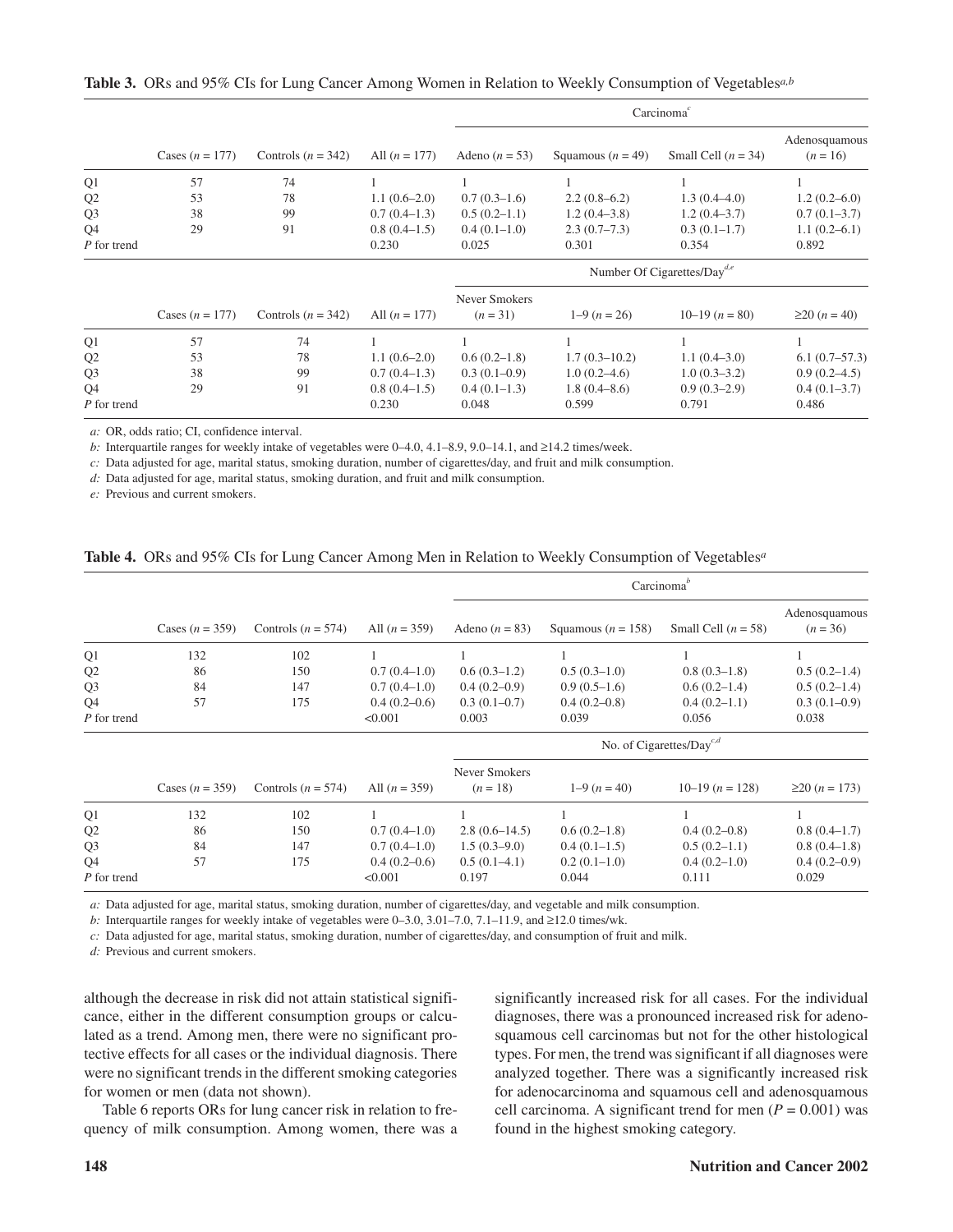|  |  | Table 5. ORs and 95% CIs for Lung Cancer Among Women and Men in Relation to the Weekly Consumption of Fruit <sup>a</sup> |  |
|--|--|--------------------------------------------------------------------------------------------------------------------------|--|
|  |  |                                                                                                                          |  |

|                |                   |                      |                 |                    | Carcinoma              |                       |                             |  |
|----------------|-------------------|----------------------|-----------------|--------------------|------------------------|-----------------------|-----------------------------|--|
|                | Cases $(n = 177)$ | Controls $(n = 342)$ |                 | Adeno $(n = 53)$   | Squamous $(n = 49)$    | Small Cell $(n = 34)$ | Adenosquamous<br>$(n = 16)$ |  |
|                |                   |                      |                 | Women <sup>b</sup> |                        |                       |                             |  |
| Q <sub>1</sub> | 55                | 73                   |                 |                    | 1                      | 1                     |                             |  |
| Q <sub>2</sub> | 51                | 76                   | $1.1(0.6-1.9)$  | $0.8(0.3-1.9)$     | $0.8(0.3-2.2)$         | $4.7(1.2-1.8)$        | $1.1(0.2 - 5.2)$            |  |
| Q <sub>3</sub> | 51                | 118                  | $0.8(0.4-1.4)$  | $0.8(0.4-1.8)$     | $0.5(0.2-1.4)$         | $2.8(0.8-10)$         | $0.5(0.1-2.6)$              |  |
| Q4             | 20                | 75                   | $0.5(0.2-1.0)$  | $0.6(0.2-1.7)$     | $0.5(0.2-1.6)$         | $1.3(0.3 - 7.2)$      | $0.1(0.1-1.5)$              |  |
| P for trend    |                   |                      | 0.046           | 0.382              | 0.152                  | 0.745                 | 0.069                       |  |
|                |                   |                      |                 |                    |                        | Carcinoma             |                             |  |
|                |                   |                      |                 |                    |                        |                       | Adenosquamous               |  |
|                | Cases $(n = 359)$ | Controls $(n = 574)$ | All $(n = 359)$ | Adeno $(n = 83)$   | Squamous ( $n = 158$ ) | Small Cell $(n = 58)$ | $(n = 36)$                  |  |
|                |                   |                      |                 | Men <sup>c</sup>   |                        |                       |                             |  |
| Q <sub>1</sub> | 117               | 132                  |                 |                    |                        |                       |                             |  |
| Q <sub>2</sub> | 98                | 125                  | $1.0(0.6-1.5)$  | $0.8(0.4-1.7)$     | $0.7(0.4-1.3)$         | $1.2(0.5-2.7)$        | $1.3(0.5-3.4)$              |  |
| Q <sub>3</sub> | 64                | 130                  | $0.8(0.5-1.3)$  | $0.9(0.4-1.8)$     | $0.7(0.4-1.4)$         | $1.4(0.6-3.4)$        | $0.7(0.2 - 2.2)$            |  |
| Q <sub>4</sub> | 80                | 187                  | $0.8(0.5-1.2)$  | $0.8(0.4-1.7)$     | $0.6(0.3-1.1)$         | $1.0(0.4-2.5)$        | $0.6(0.2-2.0)$              |  |
| P for trend    |                   |                      | 0.186           | 0.574              | 0.144                  | 0.904                 | 0.296                       |  |

*a:* Data adjusted for age, marital status, smoking duration, number of cigarettes/day, and vegetable and milk consumption.

*b*: Interquartile ranges for weekly intake of fruit were 0–7.4, 7.5–11.9, 12.0–14.9, and ≥15.0 times/wk.

*c*: Interquartile ranges for weekly intake of fruit were 0–4.4, 4.5–8.9, 9.0–13.4, and ≥13.5 times/wk.

|                                      |                   |                      |                                           |                                                | Carcinoma                                 |                                           |                                           |  |
|--------------------------------------|-------------------|----------------------|-------------------------------------------|------------------------------------------------|-------------------------------------------|-------------------------------------------|-------------------------------------------|--|
|                                      | Cases $(n = 177)$ | Controls $(n = 342)$ | All $(n = 177)$                           | Adeno $(n = 53)$                               | Squamous $(n = 49)$                       | Small Cell $(n = 34)$                     | Adenosquamous<br>$(n = 16)$               |  |
|                                      |                   |                      |                                           | Women                                          |                                           |                                           |                                           |  |
| Low<br>Middle<br>High<br>P for trend | 39<br>66<br>72    | 106<br>140<br>96     | $1.0(0.6-1.8)$<br>$1.9(1.1-3.3)$<br>0.024 | 1<br>$0.8(0.4-1.7)$<br>$1.0(0.4-2.2)$<br>0.953 | $1.4(0.5-3.7)$<br>$2.2(0.8-6.1)$<br>0.129 | $1.9(0.6-5.9)$<br>$1.6(0.5-5.4)$<br>0.506 | $3.7(0.4 - 36)$<br>$6.3(0.6-61)$<br>0.094 |  |
|                                      |                   |                      |                                           |                                                |                                           | Carcinoma                                 |                                           |  |
|                                      | Cases $(n = 359)$ | Controls $(n = 574)$ | All $(n = 359)$                           | Adeno $(n = 81)$                               | Squamous $(n =$<br>158)                   | Small Cell $(n = 58)$                     | Adenosquamous<br>$(n = 36)$               |  |
|                                      |                   |                      |                                           | Men                                            |                                           |                                           |                                           |  |
| Low<br>Middle<br>High<br>P for trend | 75<br>117<br>167  | 168<br>209<br>197    | $1.4(0.9-2.1)$<br>$1.9(1.3-2.9)$<br>0.001 | 1<br>$1.5(0.8-3.0)$<br>$2.0(1.0-3.0)$<br>0.035 | $1.3(0.7-2.2)$<br>$1.8(1.0-3.0)$<br>0.034 | $0.9(0.4-2.1)$<br>$1.7(0.8-3.7)$<br>0.110 | $3.8(1.0-14)$<br>$5.9(1.7-21)$<br>0.004   |  |

|  |  |  |  |  |  | Table 6. ORs 95% CIs for Lung Cancer Among Women and Men in Relation to Consumption of Milka,b |
|--|--|--|--|--|--|------------------------------------------------------------------------------------------------|
|--|--|--|--|--|--|------------------------------------------------------------------------------------------------|

*a*: Low, ≤2 times/wk, middle, daily, or almost daily; high, several times/day.

*b:* Data adjusted for age, marital status, smoking duration, number of cigarettes/day, and vegetable and fruit consumption.

No relationship could be demonstrated between the frequency of tea consumption and risk for lung cancer (data not shown). An occupational exposure of a kind known to be related to an increased risk for lung cancer was found among 6% of the male cases and 10% of the controls. It was thus not likely that occupational exposure contributed to the risks. No differences were found in lung cancer risk between persons living in rural, suburban, or city areas. The number of neversmoking cases was too small to allow for an analysis of the relation to environmental tobacco smoke.

# **Discussion**

According to the cancer registry, 93 male lung cancer cases were diagnosed at the participating clinics in the study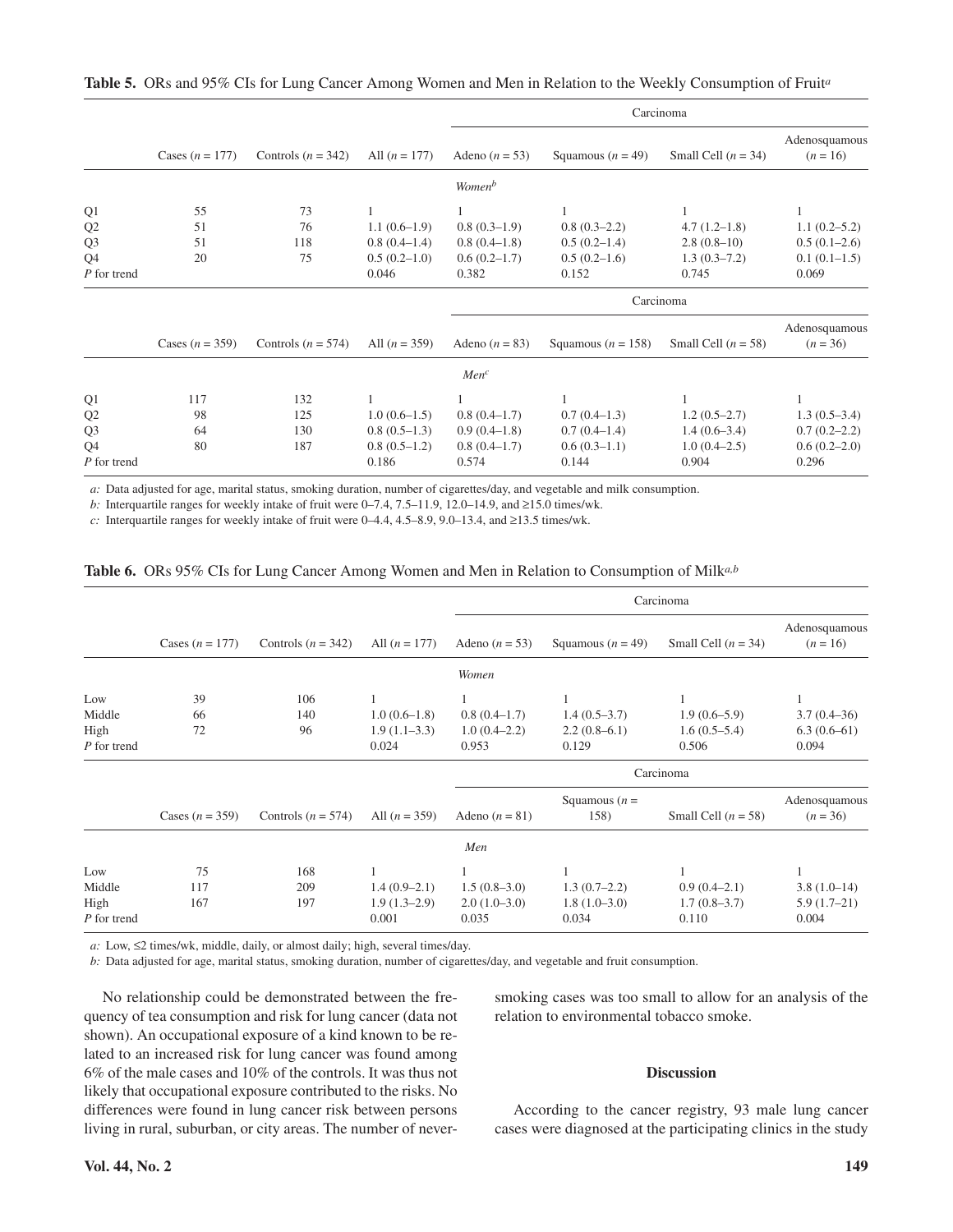base during the 1st yr of the study. Only six of these (6.5%) had visited one of the three participating clinics without being identified as a suspected case. In addition, the rate of participation among the patients with suspected lung cancer was high (88%). The lung cancer cases in the study can thus be considered representative for the cases in the study population base. The participation rate of population controls was also high and exceeded that of many previous studies. New persons did not substitute for nonresponding controls. The controls used in this study are thus likely to be representative of the study base.

All information in the study was collected by personal interviews of cases and controls. This information is more accurate than information from proxy respondents, which can induce errors in the interpretation of data, as shown by Swanson et al*.* (15). Self-reported consumption is, however, open to bias, particularly from persons who suspect that they have a serious disease. This is an error that cannot be avoided in studies of this kind. Reference was made to dietary habits 3 yr before the interview to reduce the risk of influence of the situation at the time of the interview in terms of such factors as stage of the disease and weight loss.

The results from this investigation support findings of several previous studies that the consumption of vegetables is associated with a reduced risk for lung cancer (1). There was a more pronounced association among men. This might be because average consumption of vegetables was lower in men than in women. In a previous study of nonsmoking female lung cancer cases in Sweden, only a tendency to a protective effect was found for vegetables (16).

Regarding fruit, there was a significant trend in women if the different forms were evaluated together, but there was only a slight nonsignificant tendency to a protective effect for individual diagnoses. This is contradictory to the results from the study mentioned above, where consumption of fruit other than citrus fruit was significantly associated with a reduced lung cancer risk (16). However, a review of other studies also reported inconsistencies in the protective effects (17). One reason for such differences might be that the consumption habits were different. Another reason for this inconsistency and for inconsistency in the results from other studies regarding the protective effects of vegetables and fruit between studies could be the lack of adjustment in a logistic regression model. As an example, the crude OR for fruit consumption among men in this study was 0.5 in the highest consumption group (*P* for trend < 0.001), but after adjustment for smoking, age, marital status, and consumption of vegetables and milk, the OR became 0.8 (not significant).

A tendency to an increased risk related to milk consumption was present among women as well as men, and this was due to a significantly increased risk for adenosquamous cell carcinoma. In previous studies, an increased risk related to milk consumption has also been reported (16,18–20). Contradictory data have been presented in two studies from Norway. In a follow-up study on 168 cases of lung cancer, milk was found to be a protective factor  $(21)$ . The authors attributed this finding to the vitamin A content of the milk. A later

follow-up study comprising 153 cases of lung cancer reported a decreased risk for consumption of skim milk compared with whole milk and an increased risk for consumption of mono- and polyunsaturated fats  $(22)$ .

The different outcome of lung cancer risk related to milk consumption in different studies could thus reflect the balance between vitamin A and fat supply, the final outcome being determined by the presence of other sources of these nutrients in the diet of the particular population studied. In Sweden, milk was an important source of fat, inasmuch as whole milk was a staple drink taken with one or more meals each day. Support for the fat hypothesis is found in epidemiological studies where a relation between the consumption of saturated fat and an increased risk for lung cancer has been found (23–28). However, some studies have not found an association with fat (29,30). The consumption of whole milk in Sweden has decreased, inasmuch as there has been a shift in the consumption habits toward low-fat milk in the Swedish population. If the fat hypothesis is correct, this should lead to a reduction in the risk for lung cancer attributable to milk consumption during coming decades, provided that the milk consumption does not increase.

The results suggest that protective and risk factors were, to a certain extent, specific for the type of lung cancer studied. The protective effect of vegetables was most pronounced for adenocarcinoma among men and women, but a similar tendency was also present for other histological groups among men. The increased risk for milk was related to adenosquamous cell carcinomas. Obviously, the histopathological diagnosis of lung cancer comprises important methodological errors, but the material in this study was evaluated at the same pathological center, minimizing the risk for selective misclassification.

The results from the study suggest that an analysis of the relation between environmental factors and lung cancer taking different diagnoses into consideration will give different weight to a specific diagnosis depending on the agent evaluated. Such differences in histological types could relate to differences in the pathology behind the development of different tumors and could be used as a basis for metabolic and other mechanistic studies.

This study could not demonstrate an increased risk for tea consumption, contrary to some previous studies (9,10). Those studies were, however, performed among populations with a generally high consumption of tea and related a risk to green tea, whereas the consumption in Sweden is relatively low and mainly consists of black tea. Goldbohm et al. (31) reported from a prospective cohort study on black tea consumption and lung cancer risk that no support was found, either for an increased risk or a protective effect among high consumers. In a study of 427 cases of lung cancer in Uruguay (32), a reduced risk for lung cancer was found among those consuming two or more cups of tea per day after adjustment for smoking. The effects were, however, based on small numbers (2 cases and 36 controls). There thus seems to be very little support for the hypothesis that moderate tea consumption is a risk factor for lung cancer today.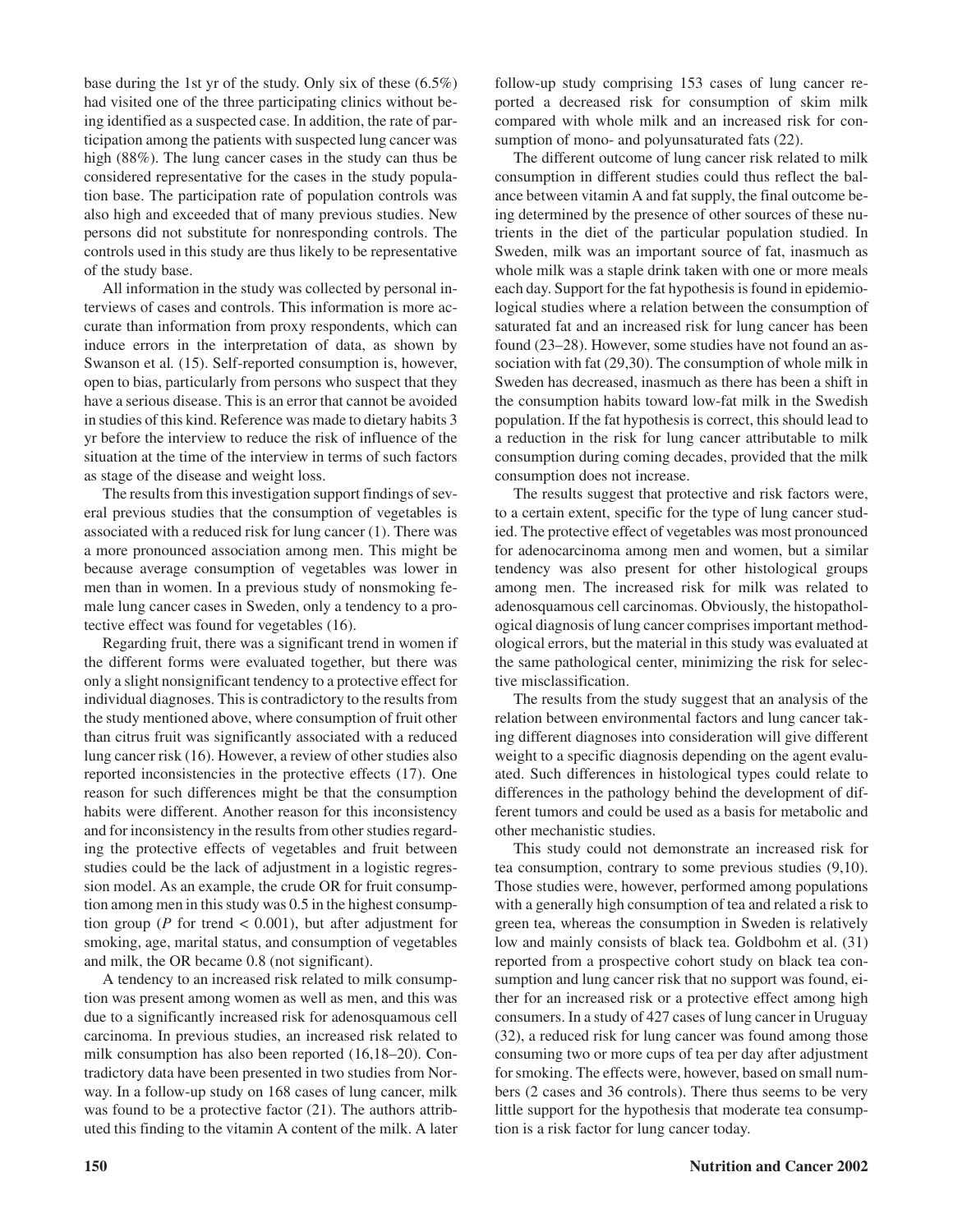In conclusion, the major result emerging from the study is a protective effect of vegetables against adenocarcinomas among women as well as men and an increased risk for adenosquamous cell carcinomas in relation to high milk consumption. These results are consistent with many similar studies. The absence of a clear protective effect of fruit has been shown in previous studies and may reflect a complexity in dietary risk factors that does not translate into simple relationships and where studies in populations with different consumption habits will yield different results. It is likely that the effects of protective factors and those that increase risk reflect complicated cellular mechanism relating to different kinds of lung tumors. Further studies are thus needed to explore such mechanisms, and intervention studies with specific dietary items could be a useful tool in this work.

#### **Acknowledgments and Notes**

The authors thank Inga Molin, Karin Franzon, and Anne-Marie Hilmersson for outstanding work on data collection and Stefan Granbom for statistical analysis. This investigation was supported by Swedish Cancer Foundation Grant 90-1137, the King Gustaf V Jubilee Clinic Cancer Research Foundation (Gothenburg, Sweden), the Department of Community Medicine, Älvsborg County, and Forschungsgesellschaft Rauchen und Gesundheit MHB (Hamburg, Germany). Address correspondence to R. Rylander, Dept. of Environmental Medicine, Box 414, 405 30 Gothenburg, Sweden. Phone: +46-31-7733601. FAX: + 46-31-82 5004. E-mail: ragnar.rylander@envmed.gu.se.

Submitted 5 March 2002; accepted in final form 18 July 2002.

#### **References**

- 1. Ziegler RG, Mayne ST, and Swanson CA: Nutrition and lung cancer. *Cancer Causes Control* **7**, 157–177, 1996.
- 2. Hu J, Johnson K, Mao Y, Xu T, Lin Q, et al.: A case-control study of diet and lung cancer in Northeast China. *Int J Cancer* **71**, 924–931, 1997.
- 3. Brennan P, Fortes C, Butler J, Agudo A, Benhamou S, et al.: A multicenter case-control study of diet and lung cancer among nonsmokers. *Cancer Causes Control* **11**, 49–58, 2000.
- 4. Speizer FE, Colditz GA, Hunter DJ, Rosner B, and Hennekens C: Prospective study of smoking, antioxidant intake, and lung cancer in middle-aged women (USA). *Cancer Causes Control* **10**, 475–482, 1999.
- 5. Voorips LE, Goldbohm RA, Verhoeven DT, van Poppel GA, Sturmans F, et al.: Vegetable and fruit consumption and lung cancer risk in the Netherlands cohort study on diet and cancer. *Cancer Causes Control* **11**, 101–105, 2000.
- 6. Breslow RA, Graubard BI, Sinha R, and Subar AF: Diet and lung cancer mortality: a 1987 National Health Interview Survey Cohort study. *Cancer Causes Control* **11**, 419–431, 2000.
- 7. Mohr DL, Blot WJ, Tousey PM, Van Doren ML, and Wolfe KW: Southern cooking and lung cancer. *Nutr Cancer* **35**, 34–43, 1999.
- 8. Wakai K, Ohno Y, Genka K, Ohmine K, Kawamura T, et al.: Risk modification in lung cancer by a dietary intake of preserved foods and soyfoods: findings from a case-control study in Okinawa, Japan. *Lung Cancer* **25**, 147–153, 1999.
- 9. Kinlen LJ, Willows AN, Goldblatt P, and Yudkin J: Tea consumption and cancer. *Br J Cancer* **58**, 397–401, 1988.
- 10. Stocks P: Cancer mortality in relation to national consumption of cigarettes, solid fuel, tea and coffee. *Br J Cancer* **24**, 215–225, 1970.
- 11. Tewes FJ, Koo L, Meisgen TJ, and Rylander R: Lung cancer risk and mutagenicity of tea. *Environ Res* **52**, 23–33, 1990.
- 12. Axelsson G, Liljeqvist T, Andersson L, Bergman B, and Rylander R: Dietary factors and lung cancer among men in West Sweden*. Int J Epidemiol* **25**, 32–39, 1996.
- 13. Rylander R, Axelsson G, Andersson L, Liljeqvist T, and Bergman B: Lung cancer, smoking and diet among Swedish men. *Lung Cancer* **14**, S75–S83, 1996.
- 14. Modigh C, Axelsson G, Alavanja M, Anderson L, and Rylander R: Pet birds and risk of lung cancer in Sweden: a case-control study. *Br Med J* **313**, 1236–1238, 1996.
- 15. Swanson CA, Mao BL, Li LY, Lubin JH, Yao SX, et al.: Dietary determinants of lung-cancer risk: results from a case-control study in Yunnan province, China*. Int J Cancer* **50**, 876–880, 1992.
- 16. Nyberg F, Agrenius V, Svartengren K, Svensson C, and Pershagen G: Dietary factors and risk of lung cancer in never-smokers*. Int J Cancer* **78**, 430–436, 1998.
- 17. Koo L: Diet and lung cancer 20 years later: more questions than answers*. Int J Cancer* **10**, 22–29, 1997.
- 18. Mettlin C: Milk drinking, other beverage habits and lung cancer risk*. Int J Cancer* **43**, 608–612, 1989.
- 19. Mayne ST, Dwight TJ, Greenwald P, Chorost S, Tucci C, et al.: Dietary β-carotene and lung cancer risk in US nonsmokers. *JNCI* **86**, 33–38, 1994.
- 20. Goodman MT, Hankin JH, Wilkens LR, and Kolonel LN: High-fat foods and the risk of lung cancer. *Epidemiology* **3**, 288–299, 1992.
- 21. Kvåle G, Bjelke E, and Gart JJ: Dietary habits and lung cancer risk*. Int J Cancer* **31**, 397–405, 1983.
- 22. Veieröd MB, Laake P, and Thelle DS: Dietary fat intake and risk of lung cancer: a prospective study of 51,452 Norwegian men and women*. Eur J Cancer Prev* **6**, 540–549, 1997.
- 23. Wynder EL, Herbert JR, and Kabat GC: Association of dietary fat and lung cancer. *JNCI* **79**, 631–637, 1987.
- 24. Alavanja MCR, Brown CC, Swanson C, and Brownson RC: Saturated fat intake and lung cancer risk among nonsmoking women in Missouri. *JNCI* **85**, 1906–1916, 1993.
- 25. Xie J, Lesaffe E, and Kesteloot H: The relation between animal fat intake, cigarette smoking and lung cancer. *Cancer Causes Control* **2**, 79–83, 1983.
- 26. Goodman MT, Kolonel LN, Yoshizawa CN, and Hankin JH: The effect of dietary cholesterol and fat on the risk of lung cancer in Hawaii. *Am J Epidemiol* **128**, 1241–1255, 1988.
- 27. De Stefani E, Fontham ETH, Chen V, Correra P, Deneo-Pellegrini H, et al.: Fatty foods and the risk of lung cancer: a case-control study from Uruguay. *Int J Cancer* **71**, 760–766, 1997.
- 28. Jain M, Fontham ETH, Chen V, Correra P, Deneo-Pellegrini H, et al.: Dietary factors and risk of lung cancer: results from a case-control study, Toronto, 1981–1985. *Int J Cancer* **45**, 287–293, 1990.
- 29. Heilbrun LK, Nomura AM, and Stemmermann GN: Dietary cholesterol and the risk of lung cancer. *Am J Clin Nutr* **39**, 375–379, 1984.
- 30. Wu Y, Zheng W, Sellers TA, Kushi LH, Bostick RC, et al.: Dietary cholesterol, fat and lung cancer incidence among older women: the Iowa's Women's Health Study (US). *Cancer Causes Control* **5**, 395–400, 1994.
- 31. Goldbohm A, Hertog M, Brants H, van Poppel G, and van den Brandt P: Consumption of black tea and cancer risk: a prospective cohort study. *JNCI* **88**, 93–100, 1996.
- 32. Mendilaharsu M, De Stefani E, Deneo-Pellegrini H, Carzoglio JC, and Ronco A: Consumption of tea and coffee and the risk for lung cancer in cigarette smoking men: a case-control study in Uruguay. *Lung Cancer* **19**, 101–107, 1998.